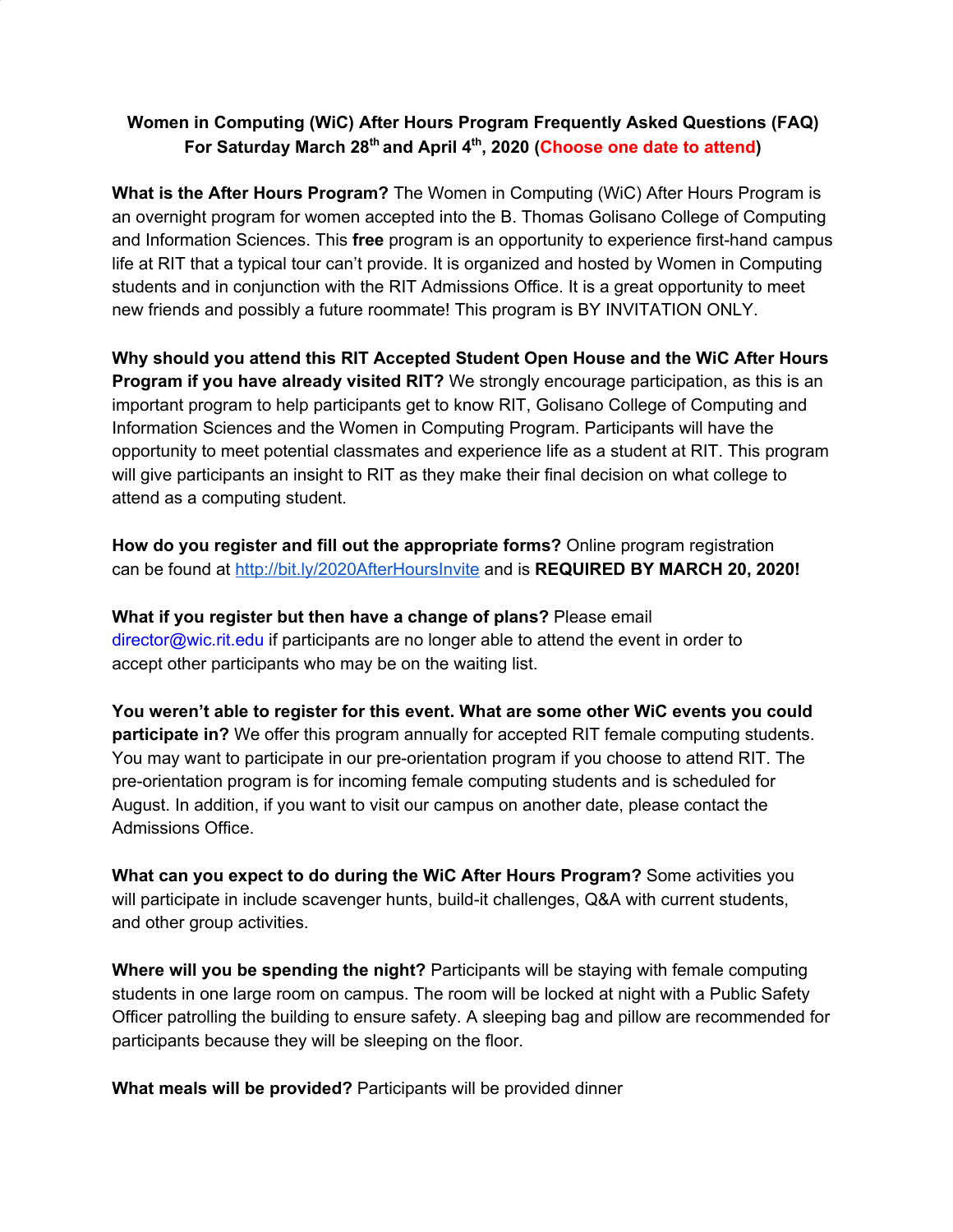Saturday night and breakfast Sunday morning.

**What should you wear?** Clothing can be casual attire but be considerate of the weather. Please bring outerwear to walk outside in case of rain or snow. It is recommended that participants wear flat, closed toe shoes.

## **Will WiC provide transportation to**

#### **RIT?**

WiC does not provide transportation to or from RIT.

**Can parents stay for the After Hours Program?** Family members are invited to join us on Saturday for an information session. They are then excused and participants continue with the WiC After Hours Program. Participants and their families will be reunited on Sunday morning.

# **Where can parents stay for the event?** Please reference

the RIT Admissions website for area hotel options: http://www.rit.edu/emcs/admissions/visit/info/area-hotels

**How do you contact RIT Public Safety?** Public Safety handles all emergencies on campus. Website: http://www.rit.edu/fa/publicsafety/safety

Emergency number: 585-475-3333 Non-emergency number: 585-475-2853

## **Can you be a part of the WiC After Hours Program if you are a prospective commuter to**

**RIT?** Yes, prospective commuters can enroll in this program and be engaged in all the activities. We want you to be a part of the community and meet potential classmates. Prospective commuters are encouraged to spend the night with the current female computing students.

**When will the families be able to pick up their child on Sunday?** You may pick up your child at 8:00am in the Institute Hall. For the location, please go to http://maps.rit.edu.

**Should you bring money?** Meals will be provided. However, it may be a good idea to bring money to purchase snacks from the on- campus vending machines.

**Are participants allowed to go off campus?** No, all activities are on-campus. Participants will be supervised by current WiC students and must be signed out by a parent or guardian before leaving campus.